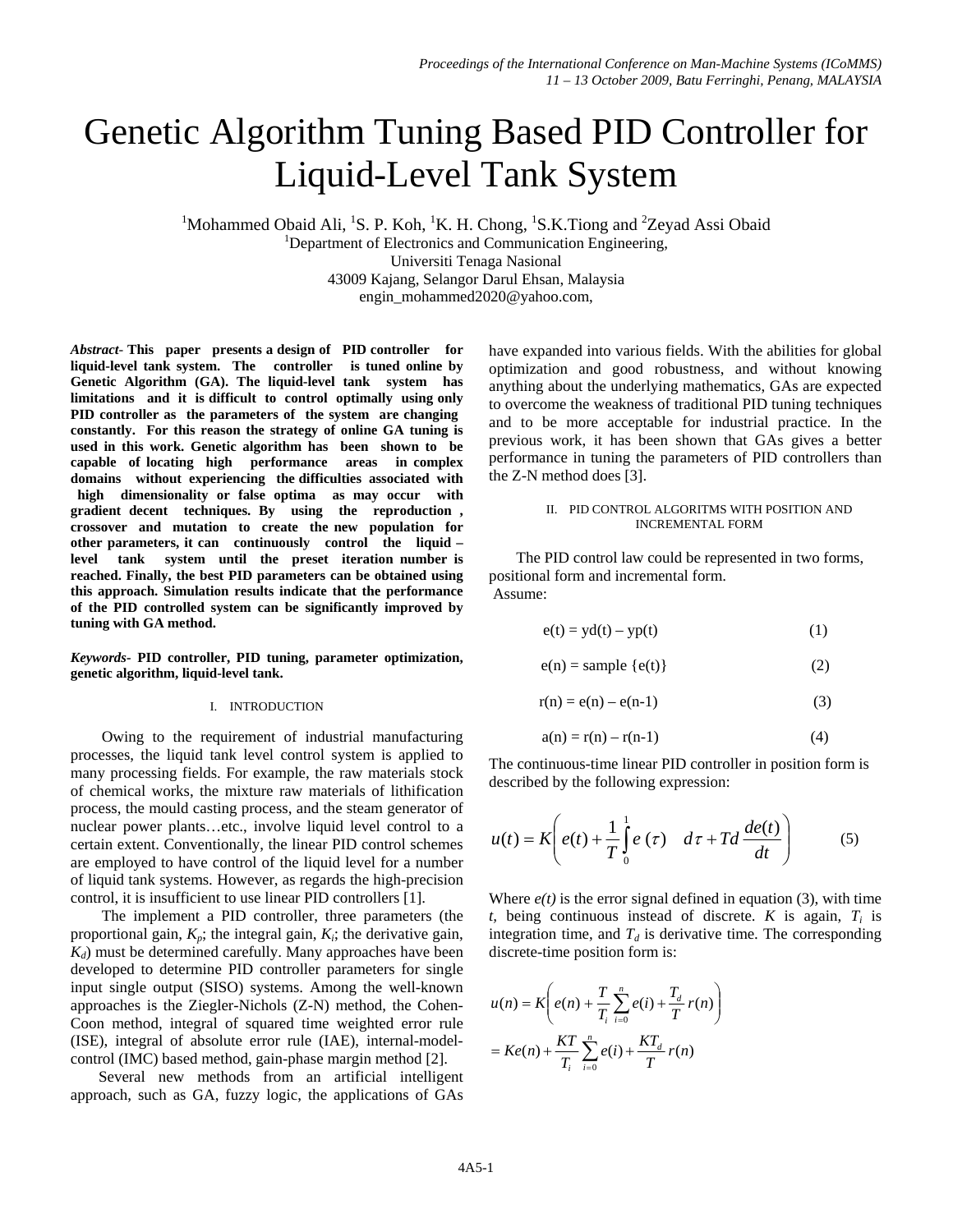$$
=K_p e(n) + K_i \sum_{i=0}^{n} e(i) + K_d r(n) \tag{6}
$$

Where  $r(n)$  is the rate signal defined in (3) and T is the sampling period,  $K_p$ ,  $K_i$  *and*  $K_d$  are the proportional gain, integral gain and derivative gain of the PID controller, respectively [4]. The above PID control algorithms are in position form because they directly compute the controller output itself. The PID controller is often used in the incremental form, in which the controller calculates change of the controller output [4]. Note that at sampling time *n-1*,

$$
u(n-1) = K_p e(n-1) + K_i \sum_{i=0}^{n} e(i) + K_d r(n-1).
$$
 (7)

Hence, the incremental form of the PID controller corresponding to equation (6) is:



#### III. GENETIC ALGORITHM

 A GA is an intelligent optimization technique that relies on the parallelism found in nature; in particular its searching procedures are based on the mechanics of natural selection and genetics. GAs were first conceived in the early 1970s by Holland. GAs are used regularly to solve difficult search, optimization, and machine-learning problems that have previously resisted automated solutions [5]. They can be used to solve difficult problems quickly and reliably. These algorithms are easy to interface with existing simulations and models, and they are easy to hybridize. GAs include three major operators: selection, crossover, and mutation, in addition to four control parameters: population size, selection pressure, crossover and mutation rate. Population-based optimization methods are addressed also. This paper is concerned primarily with the selection and mutation operators

[5]. There are three main stages of a genetic algorithm; these are known as *reproduction, crossover* and *mutation*. This will be explained in details in the following section.

#### A. Reproduction

 During the reproduction phase the fitness value of each chromosome is assessed. This value is used in the selection process to provide bias towards fitter individuals. Just like in natural evolution, a fit chromosome has a higher probability of being selected for reproduction. An example of a common selection technique is the .*Roulette Wheel.* Selection method, as shown in Figure 2.



Fig.(2): depiction of roulette wheel selection

 Each individual in the population is allocated a section of a roulette wheel. The size of the section is proportional to the fitness of the individual. A pointer is spun and the individual to whom it points is selected. This continues until the selection criterion has been met. The probability of an individual being selected is thus related to its fitness, ensuring that fitter individuals are more likely to leave offspring. Multiple copies of the same string may be selected for reproduction and the fitter strings should begin to dominate, There are a number of other selection methods available and it is up to the user to select the appropriate one for each process. All selection methods are based on the same principal that is giving fitter chromosomes a larger probability of selection [5]. Four common methods for selection are:

- 1. Roulette Wheel selection
- 2. Stochastic Universal sampling
- 3. Normalized geometric selection
- 4. Tournament selection

## B. Crossover

 Once the selection process is completed, the crossover algorithm is initiated. The crossover operations swaps certain parts of the two selected strings in a bid to capture the good parts of old chromosomes and create better new ones. Genetic operators manipulate the characters of a chromosome directly, using the assumption that certain individuals gene codes, on average, produce fitter individuals. The crossover probability indicates how often crossover is performed. A probability of 0% means that the offspring will be exact replicas of their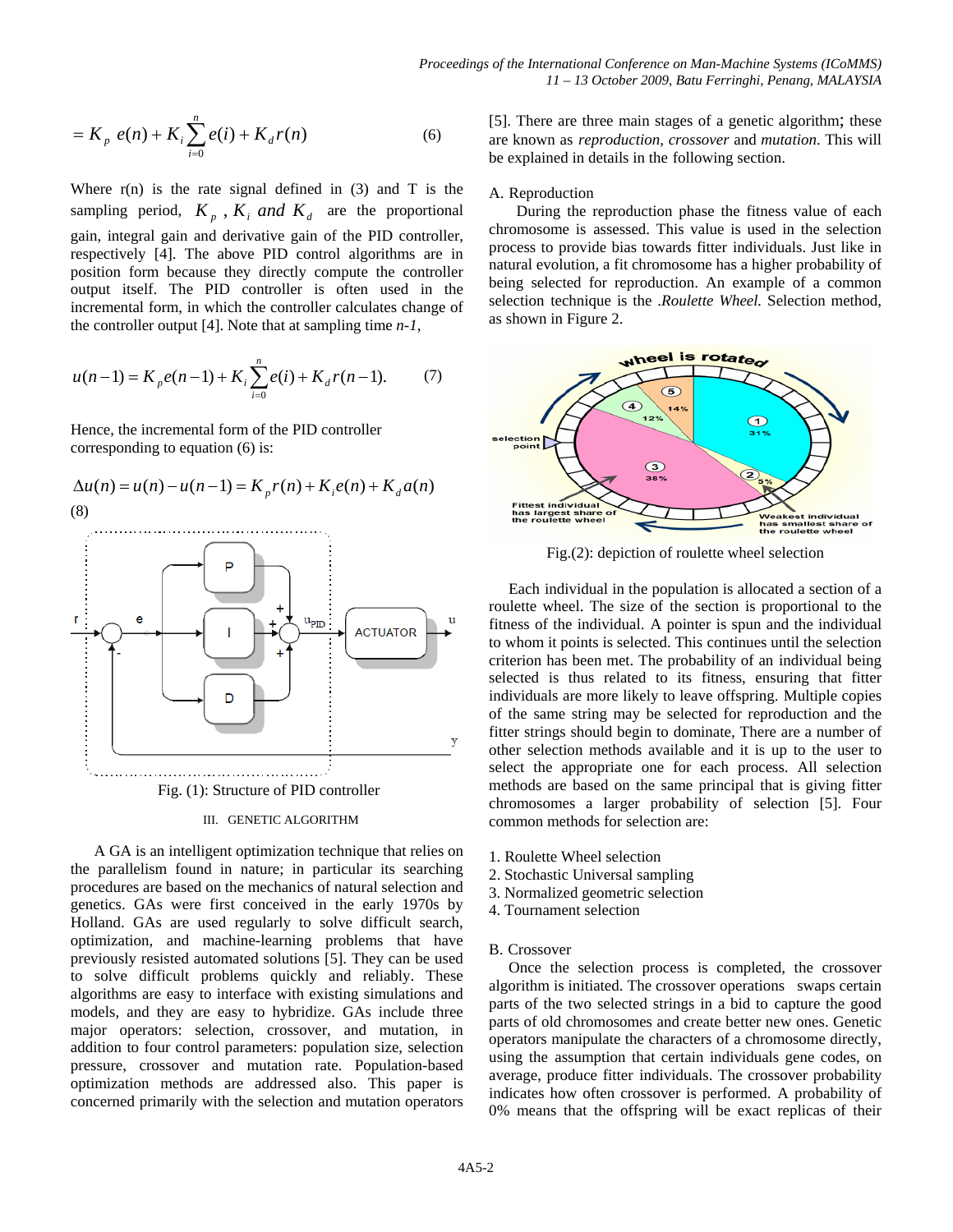parents and a probability of 100% means that each generation will be composed of entirely new offspring. The simplest crossover technique is the Single Point Crossover. There are two stages involved in single point crossover:

- 1. Members of the newly reproduced strings in the mating pool are .mated. (paired) at random.
- 2. Each pair of strings undergoes a crossover as follows: An integer *k* is randomly selected between one and the length of the string less one, [*1,L-1*]. Swapping all the characters between positions  $k+1$  and L inclusively creates two new strings.

More complex crossover techniques exist in the form of Multipoint and Uniform Crossover Algorithms. In Multi-point crossover, it is an extension of the single point crossover algorithm and operates on the principle that the parts of a chromosome that contribute most to its fitness might not be adjacent. There are three main stages involved in a Multi-point crossover.

- 1. Members of the newly reproduced strings in the mating pool are 'mated' (paired) at random.
- 2. Multiple positions are selected randomly with no duplicates and sorted into ascending order.
- 3. The bits between successive crossover points are exchanged to produce new offspring.

In uniform crossover, a random mask of ones and zeros of the same length as the parent strings is used in a procedure as follows.

- 1. Members of the newly reproduced strings in the mating pool are mated (paired) at random.
- 2. A mask is placed over each string. If the mask bit is a one, the underlying bit is kept. If the mask bit is a zero then the corresponding bit from the other string is placed in this position.

Uniform crossover is the most disruptive of the crossover algorithms and has the capability to completely dismantle a fit string, rendering it useless in the next generation. Because of this Uniform Crossover will not be used in this project and Multi-Point Crossover is the preferred choice.

# C. Mutation

Using *selection* and *crossover* on their own will generate a large amount of different strings. However there are two main problems with this:

- 1. Depending on the initial population chosen, there may not be enough diversity in the initial strings to ensure the Genetic Algorithm searches the entire problem space.
- 2. The Genetic Algorithm may converge on sub-optimum strings due to a bad choice of initial population.

These problems may be overcome by the introduction of a mutation operator into the Genetic Algorithm. Mutation is the occasional random alteration of a value of a string position. It is considered a background operator in the genetic algorithm The probability of mutation is normally low because a high mutation rate would destroy fit strings and degenerate the genetic algorithm into a random search. Mutation probability values of around 0.1% or 0.01% are common, these values represent the probability that a certain string will be selected for mutation i.e. for a probability of 0.1%; one string in one thousand will be selected for mutation. Once a string is selected for mutation, a randomly chosen element of the string is changed or mutated.

## IV. LIQUID-LEVEL TANK SYSTEM

 Liquid level control systems are commonly used in many process control applications to control, for example, the level of liquid in a tank. Figure 3 shows a typical liquid level control system. Liquid enters the tank using a pump, and after some processing within the tank the liquid leaves from the bottom of the tank. The requirement in this system is to control the rate of liquid delivered by the pump so that the level of liquid within the tank is at the desired point. In this paper the system will be identified from a simple step response analysis. A constant voltage will be applied to the pump so that a constant rate of liquid can be pumped to the tank. The height of the liquid inside the tank will then be measured and plotted. A simple model of the system can then be derived from this response curve. After obtaining a model of the system, a PID controller tuning by GA will be designed to control the level of the liquid inside the tank as shown in figure  $3 \mid 6$ .



Fig.(3): A typical liquid level control system

## V. THE TRANSFER FUNCTION OF THE SYSTEM

The transfer function of this liquid-level system was obtained from the most popular of the empirical tuning methods, known as the PCR method, developed by Cohen-Coon (Stephanopoulos, 1984). Cohen-Coon observed that the response of most processing units to an input change had a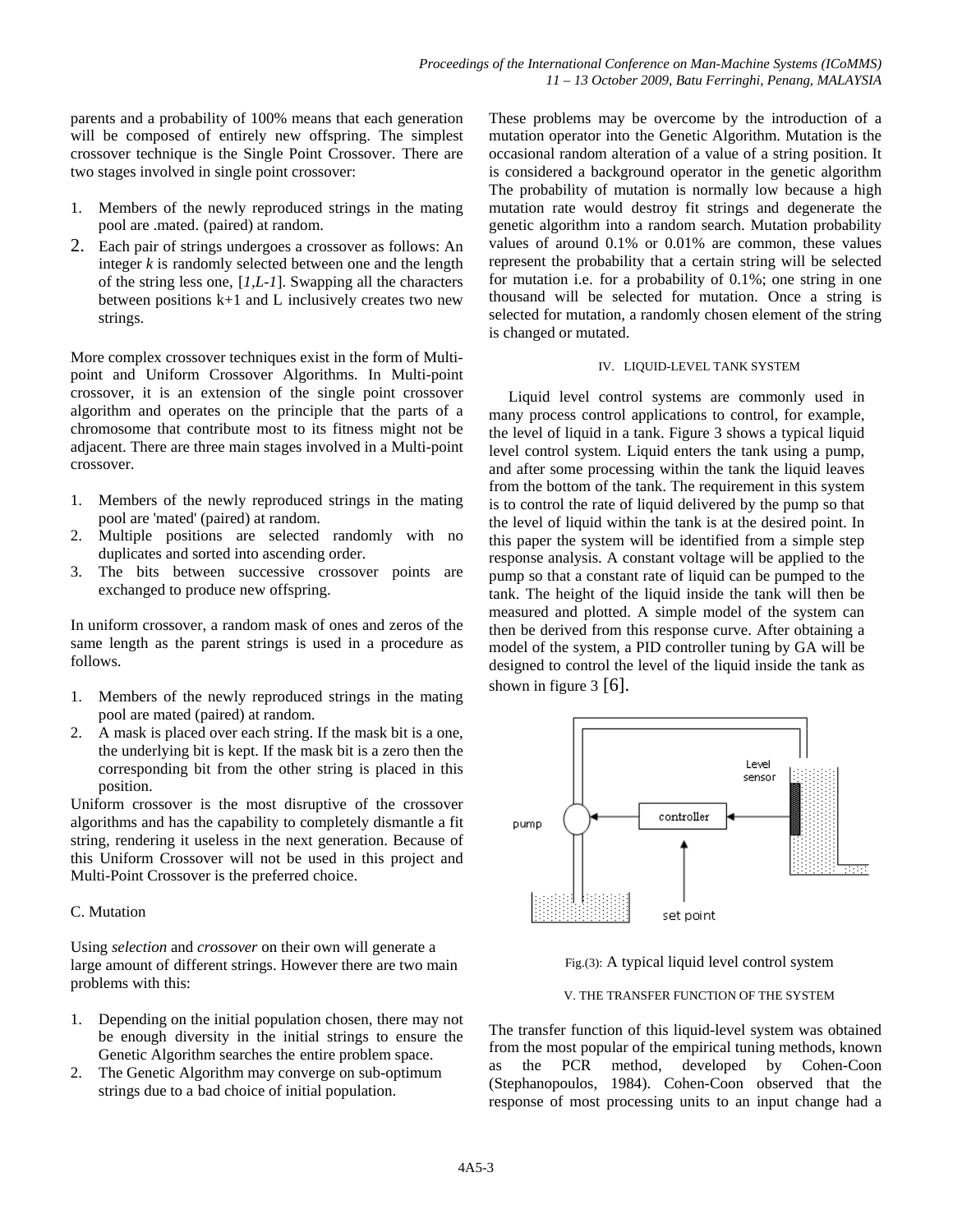sigmoid shape, which can be adequately approximated by the response of a first-order system with dead time.

$$
G(s) = \frac{K e^{-t_0 s}}{Ts + 1} \tag{9}
$$

Where  $K$  is the process static gain,  $t_d$  is the process dead time and t is the process time constant. From the approximate response of the reaction curve in the liquid-level system, it is easy to estimate the values of these three parameters [3].

## VI. SIMULATION TEST RESULTS

In this method, the GAs is used to search for the optimal PID parameters that will minimize the IAE value when the process is in steady state. Therefore, the parameter tuning problem of a PID controller using GAs can be considered by selecting the three parameters  $K_p, k_i$  and  $k_d$  such that the response of the plant will be as desired as shown in Figure 4. The details of the GAs used in this paper are given in the following. The encoding used real numbers to form chromosomes. The population size used here is eight tribes. The tribe is composed of three PID parameters, which used to describe the liquid-level control system. Because we do not know what PID value is the best value for the system, we gave the system many tribes, composed of random PID values around the values obtained from the Cohen-Coon method in the beginning. The fitness function is calculated from the IAE, which will minimize the IAE value when the process is in steady state as shown:





# Fig.(4):Block diagram of the proposed GA method for parameter tuning of PID controllers

Therefore, the GAs work in this paper as follows (i.e., also shown in Figure (5):



Fig.(5):Flowchart of PID tuning

The proposed GA system has been simulated using MATLAB program. At the earlier iterations ,the PID parameters obtained are yet optimum .The system is unstable and overshot as shown in Figure (6, a,b). After more than 50 iterations, the parameters would converge towards better solutions and finally achieving optimal system response with minimal IAE as shown in Figure (7, a,b,c)